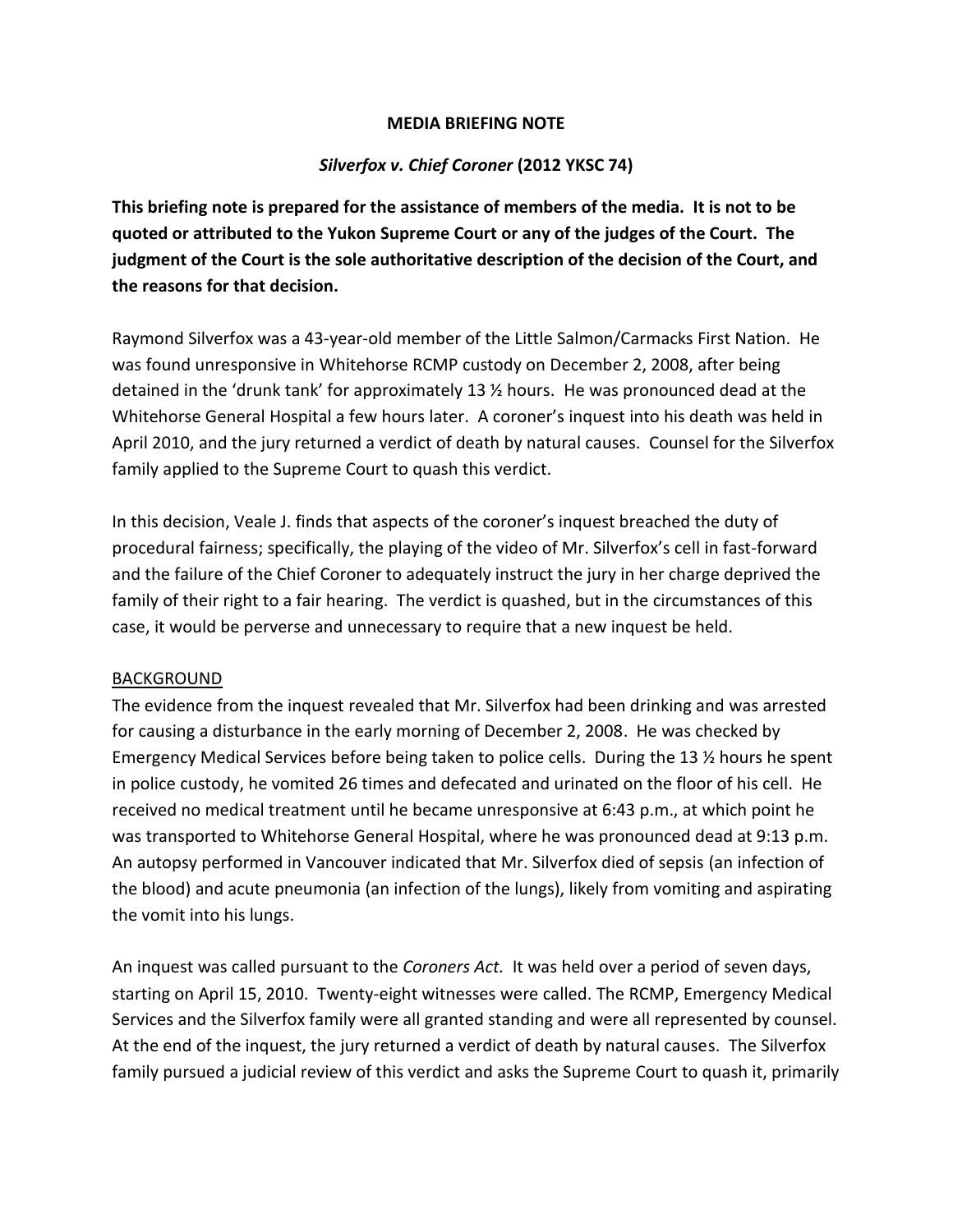on the bases that the Coroner's investigation and inquest breached the duty of procedural fairness and/or raised a reasonable apprehension of bias.

#### ISSUES

Four issues are addressed in this decision:

- 1. The relevant tests and standards of review;
- 2. Whether the Coroner's investigation was biased or raises a reasonable apprehension of bias;
- 3. Whether the Coroner breached the duty of procedural fairness in her conduct of the inquest or whether the conduct of the inquest raises a reasonable apprehension of bias; and
- 4. Whether the Coroner's jury charge was sufficient and procedurally fair, or, alternatively, whether it was biased or raises a reasonable apprehension of bias (para. 22).

### **Issue 1: The relevant tests and standards of review (paras. 27-40)**

### *Procedural fairness*

Procedural fairness requires that administrative decisions are made fairly and openly, and that individuals affected by the decision have the opportunity to put forward their views and evidence and have them considered by the decision maker. A high duty of procedural fairness applies to a coroner's inquest. If this duty was breached, the decision, here the jury verdict, is rendered invalid (paras. 27-31).

### *Reasonable apprehension of bias*

Administrative decisions must be made free from a reasonable apprehension of bias and by an impartial decision maker. Unlike a judge in court, a coroner in an inquest has a dual role in that she marshalls the evidence and presides over the inquest, and the test needs to be modified accordingly (paras. 32-40).

## *Standard of review*

The standard of review for decisions made in a coroner's inquest is one of reasonableness. These decisions will only be reviewed if there is no breach of procedural fairness and no reasonable apprehension of bias arises on the proceedings (paras. 23-26).

# **Issue 2: Whether the Coroner's investigation was biased or raises a reasonable apprehension of bias (paras. 41-47)**

This is a case where the RCMP investigated itself. Counsel for the family argued that the Coroner's decision not to use an independent body for at least some of the investigation raises a reasonable apprehension of bias.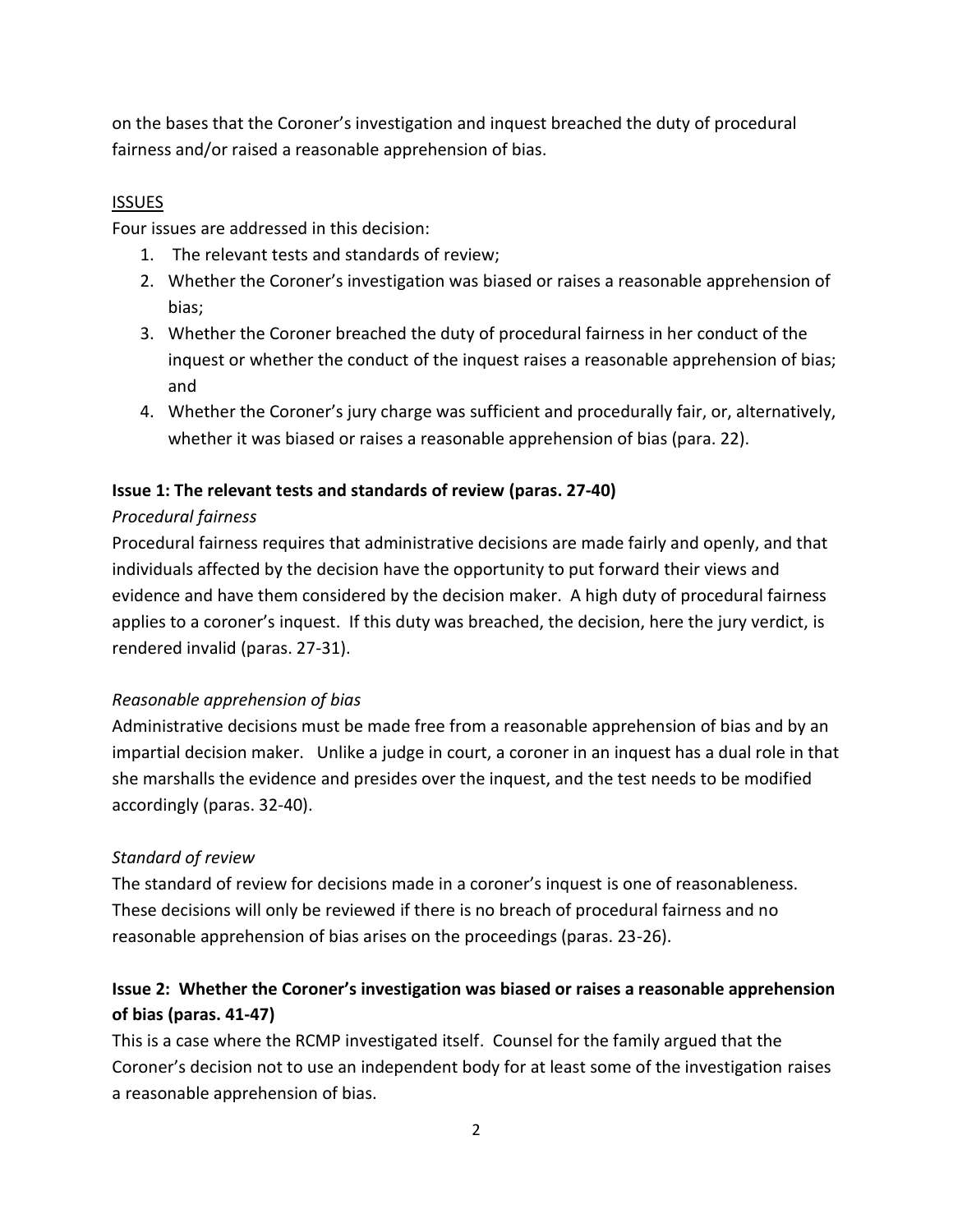Although the RCMP conducted the investigation, Yukon members were not involved in the investigation, which was conducted by a Division from Prince George, BC, monitored by an independent observer from the Commission for Public Complaints Against the RCMP, and reviewed by an RCMP Inspector from Alberta (para. 42). The *Coroners Act* permits the Coroner to use the RCMP for investigations, and the Court finds no issue with the thoroughness or professionalism of the investigation (paras. 44-45). Although it is preferable to avoid having a police force investigate itself, beyond being a case of an internal investigation, there is nothing here to support the position that the use of the RCMP raises a reasonable apprehension of bias (paras. 46-47).

# **Issue 3: Whether the Coroner breached the duty of procedural fairness in her conduct of the inquest or whether the conduct of the inquest raises a reasonable apprehension of bias (paras. 48-93)**

Counsel for the family raised a number of aspects of the inquest that she argued individually or cumulatively raise an apprehension of bias or comprise a breach of the duty of fairness. These are set out in paras. 48-93.

While the Court finds that most of these issues do not raise an apprehension of bias or comprise a breach of the duty of fairness, the decision to play the video of Mr. Silverfox's cell in fast-forward did breach the duty of procedural fairness (paras. 83-93). The primary issue in the inquest was to determine how Mr. Silverfox's death occurred, and the circumstances of his detention were of crucial importance to this inquiry. The decision to play the video in fastforward deprived the jury of the opportunity to consider the true conditions of Mr. Silverfox's detention and severely limited its ability to understand and evaluate the RCMP and guard evidence (para. 92).

# **Issue 4: Whether the Coroner's jury charge was sufficient and procedurally fair, or, alternatively, whether it was biased or raises a reasonable apprehension of bias (paras. 94- 131)**

Section 24(1) of the *Coroners Act* requires a 'summing up' by the coroner. This directs the coroner to summarize and explain the evidence and positions of the parties (paras. 106-111). This was not done. The jury was simply tasked with coming to a conclusion 'as to the cause of death' followed by a reference to the 'medical cause of death' (i.e. sepsis and acute pneumonia). There was no explanation of the evidence and the competing theories about whether a lack of medical treatment played a role in the death of Mr. Silverfox (para. 118). This is especially significant given that there were no closing addresses made by counsel. The result is that the jury did not hear anything of the views held by the Silverfox family (para. 118). The Coroner relied on boilerplate language with little application to the complex evidentiary context